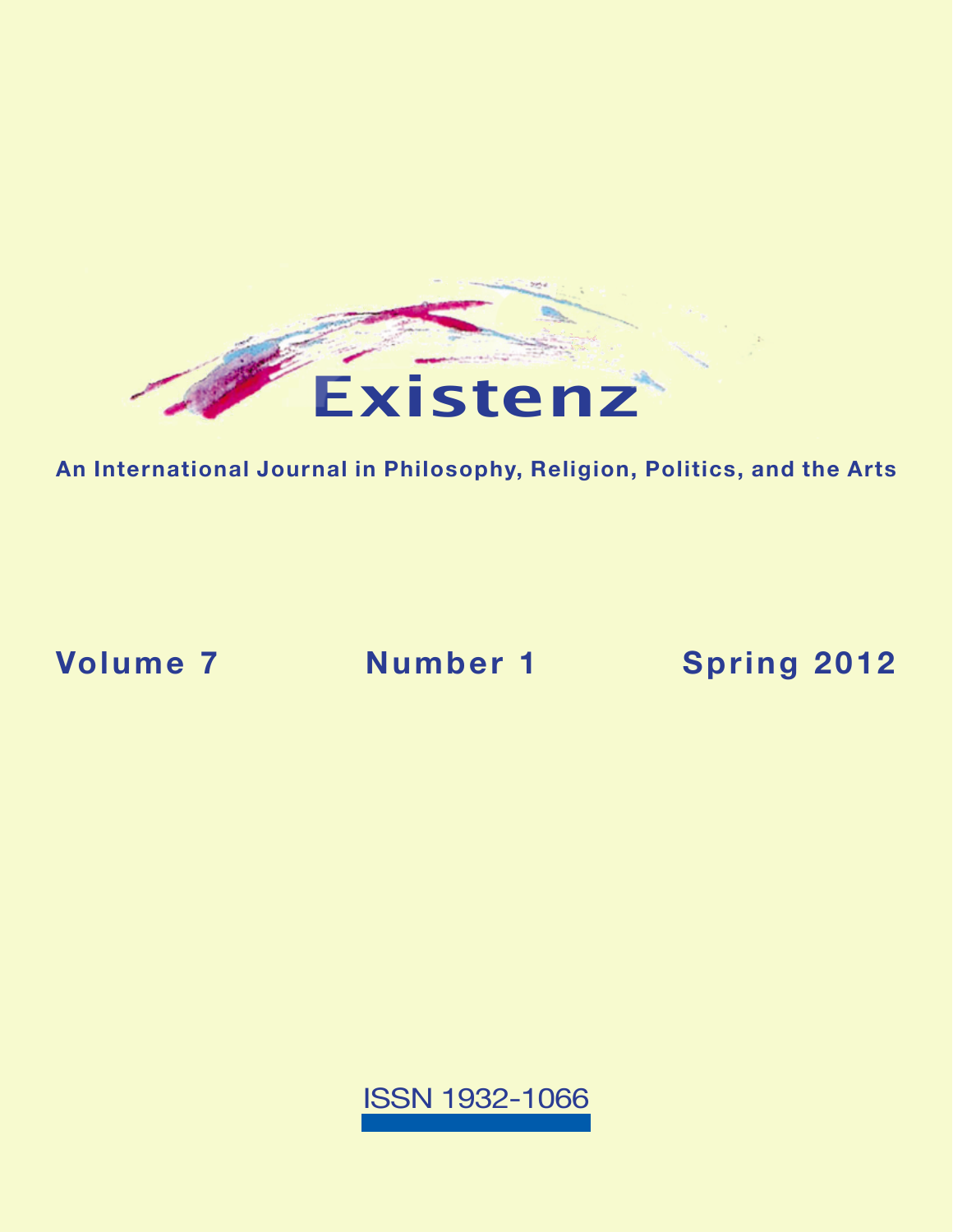# $T$  **a** BLE OF CONTENTS

## **Volume 7/1, Spring 2012**

| <b>Editors' Introduction</b><br>Alan M. Olson, Helmut Wautischer<br>Boston University, Sonoma State University                         | iii          |
|----------------------------------------------------------------------------------------------------------------------------------------|--------------|
| <b>An Unexpected Friendship</b><br>Herbert W. Mason<br><b>Boston University</b>                                                        | $\mathbf{1}$ |
| <b>Baal-Satan: A Dramatic Presentation</b><br>Herbert W. Mason<br><b>Boston University</b>                                             | 13           |
| Rationality of Belief in Action – A Look at the Theory of Allāmah Tabātabāī<br>Hādi Sādeqi<br>Quran and Hadith University at Qom, Iran | 23           |
| The Instrumental Intellect in Islamic Tradition<br>Reza Berenjkar<br>University of Tehran                                              | 46           |
| <b>How Philosophy Shapes Theology</b><br>Muhammad Ali Abdullahi<br>University of Tehran                                                | 51           |
| <b>Characteristics of Islamic Philosophy</b><br>Ali Asgariyazdi<br>University of Tehran                                                | 56           |
| <b>Philosophy in Islam and the West</b><br>Mohammad Reza Rezvantalab<br>University of Tehran                                           | 60           |
| Philosophy and Jurisprudence in Islam – A Hermeneutic Perspective<br>Charles E. Butterworth<br>University of Maryland                  | 65           |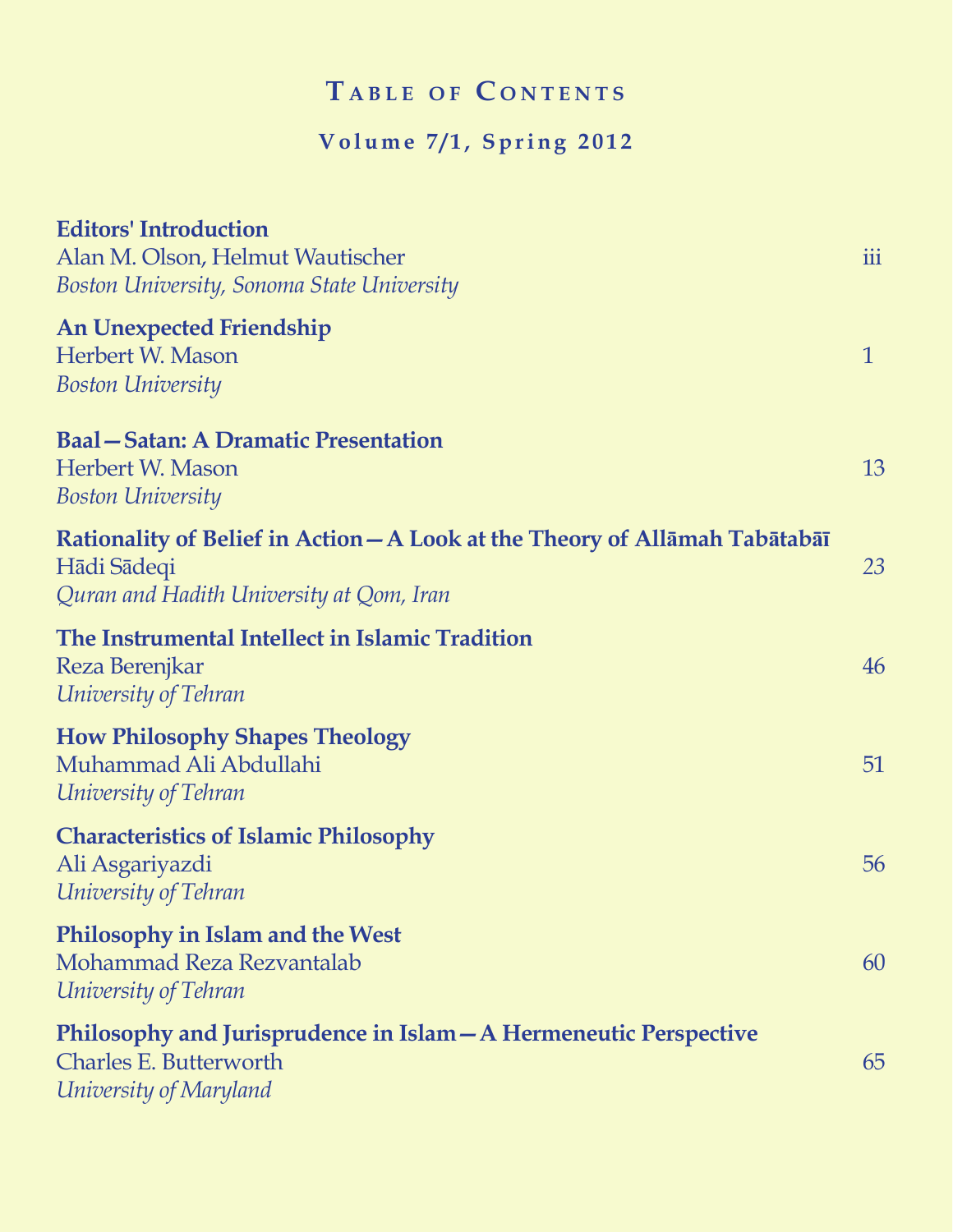## EDITORS' INTRODUCTION

Volume 7/1 fills a genre of discussion that has not yet been addressed in earlier volumes of Existenz related to religion or to Jaspers' concept of world philosophy. Past volumes addressed religion primarily from a Judaeo-Christian perspective; this current volume brings Islam into the conversation. Earlier volumes addressed world philosophy from a theoretical perspective or with reference to ideologies that are amicable to Western thought; this volume includes voices from a culture that is oftentimes viewed as a political adversary. Based on an outreach attempt by the University of Tehran we decided to prepare a panel on "Shiite Islam's Jurisprudence in Hermeneutic Perspective" for our annual meeting in conjunction with the APA Eastern Division meeting of December 2011. World philosophy is alive and well when diverse voices are heard and integrated into a collective comprehension of human thought. Several distinguished Iranian scholars with high ranking academic or clergy positions expressed their interest in participating in such dialogue and we were very pleased that an equal number of distinguished scholars from American universities expressed similar interest to participate in such scholarly exchange.

The program was scheduled, abstracts and early drafts of papers were on file, but one major obstacle remained, the issuance of entry visas for our Iranian colleagues. We were fortunate to find assistance by the Iranian Intersection in Washington, DC, and we also petitioned directly with the appropriate Federal authorities, but in the end we were unsuccessful and not even one of the presenters was given entry permission for attending the conference. These obstacles then resulted in the withdrawal of some of the Iranian scholars from participating in absentia and several scholars from American universities withdrew their participation as well. Nonetheless, five distinguished Iranian scholars and one distinguished American scholar of Islamic tradition remained committed to the conference. Their contributions were presented at the conference and Professor Charles Butterworth did an exemplary task to comment on each of the five papers. The edited version of this interaction is now included in this volume. We want to express our thanks to each of the participants for their valuable contributions to this intercultural academic dialogue.

We are especially pleased to publish in this edition of *Existenz* (for the first time) two new essays by the internationally recognized Middle Eastern scholar, Herbert W. Mason, "Baal – Satan" and "An Unexpected Friendship." Professor Mason is the William Goodwin Aurelio Professor of History and Religious Thought Emeritus at Boston University, and University Professor Emeritus of the University Professors Program at Boston University. Among the many honors and achievements of Professor Mason are a National Book Prize nomination for his verse narrative translation of The Gilgamesh epic [*Gilgamesh, A Verse Narrative* (Houghton Mifflin, 1970)] and his translation of the famous French Orientalist, Louis Massignon's, 4-volume masterpiece *The Passion of al-Hallaj* (1983) for the distinguished Bollingen Series (Princeton University Press). He presently serves as President of the Association des Amis de Louis Massignon in Paris. Professor Mason has also recently published a novel (*This Never Happened!*, available in a Kindle edition) which coincides with the same period referenced in "An Unexpected Friendship," viz., the Paris of the 1950s (<http://amzn.to/SEqcMp>).

> The Editors, Alan M. Olson Helmut Wautischer